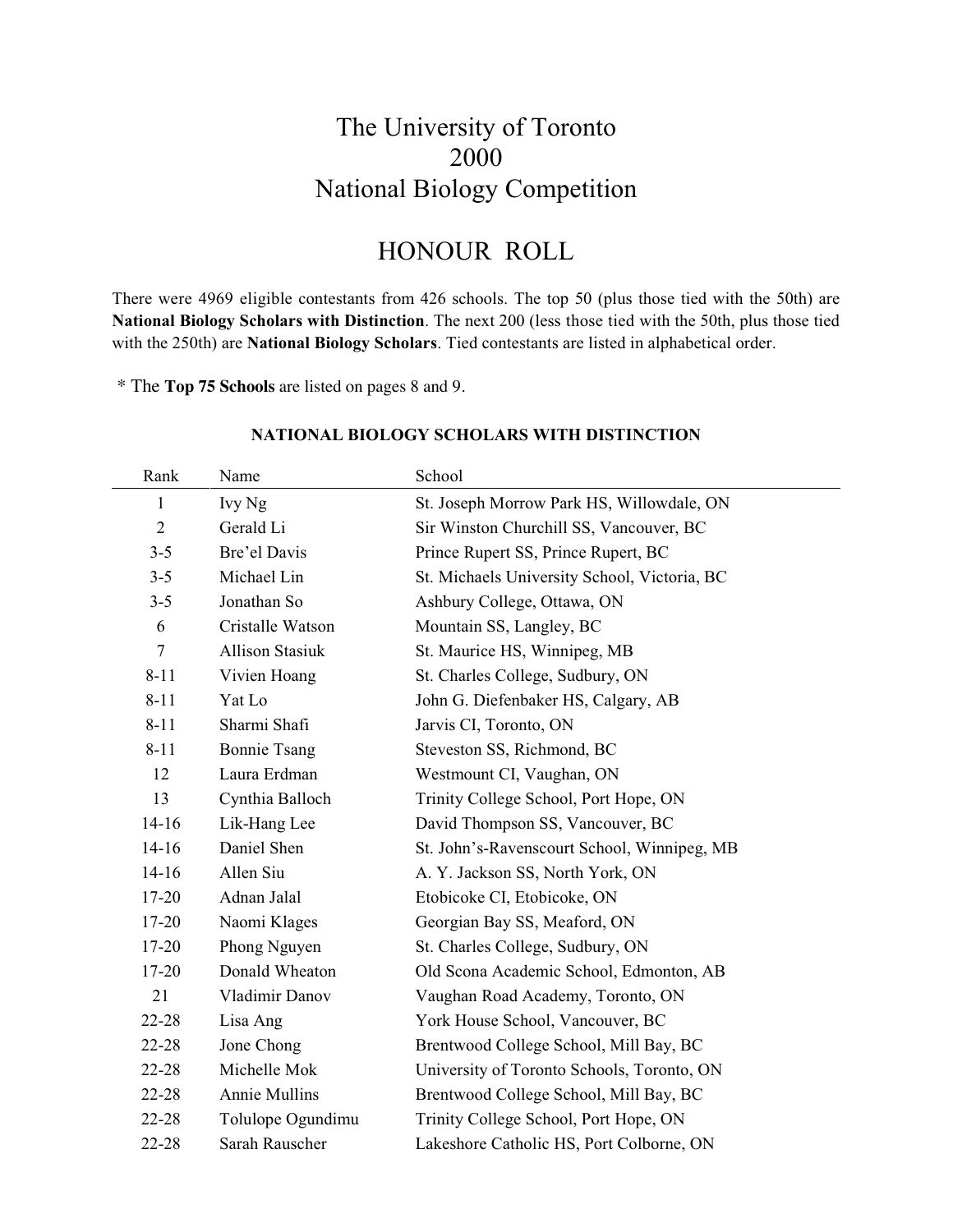| $22 - 28$ | Shamini Selva           | Prince of Wales Collegiate, St. John's, NF         |
|-----------|-------------------------|----------------------------------------------------|
| 29        | Zak Murakami            | Harry Ainlay HS, Edmonton, AB                      |
| 30-37     | Allen Chen              | Woburn CI, Scarborough, ON                         |
| 30-37     | Risa Goldberg           | Community Hebrew Academy of Toronto, Downsview, ON |
| 30-37     | Julia Grandison         | Weston CI, Weston, ON                              |
| 30-37     | Tim Koscik              | West Elgin SS, West Lorne, ON                      |
| 30-37     | Christopher Krause      | Old Scona Academic School, Edmonton, AB            |
| 30-37     | Joshua Lam              | St. Michaels University School, Victoria, BC       |
| 30-37     | Rhys Lewis              | St. Michaels University School, Victoria, BC       |
| 30-37     | Dmitri Moisseev         | Victoria HS, Victoria, BC                          |
| 38-46     | Vikram Aggarwal         | Turner Fenton SS, Brampton, ON                     |
| 38-46     | Evan Crawford           | St. Michaels University School, Victoria, BC       |
| 38-46     | Preeti Dhar             | Harry Ainlay HS, Edmonton, AB                      |
| 38-46     | Angela Ignomiriello     | Bishop Grandin High School, Calgary, AB            |
| 38-46     | <b>Andrew Martin</b>    | St. Andrew's College, Aurora, ON                   |
| 38-46     | Denise Wai Man Ng       | Old Scona Academic School, Edmonton, AB            |
| 38-46     | Vikram Ravindran        | Ancaster H and VS, Ancaster, ON                    |
| 38-46     | Chow Sylvia             | Prince Rupert SS, Prince Rupert, BC                |
| 38-46     | Kelly White             | Prince of Wales Collegiate, St. John's, NF         |
| $47 - 52$ | McLean Edwards          | Chippewa SS, North Bay, ON                         |
| $47 - 52$ | Marta McCrum            | Old Scona Academic School, Edmonton, AB            |
| 47-52     | <b>Winston Mohammed</b> | Pickering HS, Ajax, ON                             |
| $47 - 52$ | <b>Steven Morris</b>    | Old Scona Academic School, Edmonton, AB            |
| $47 - 52$ | Ciara O'Reilly          | Trinity College School, Port Hope, ON              |
| 47-52     | Tania Oommen            | Old Scona Academic School, Edmonton, AB            |

### **NATIONAL BIOLOGY SCHOLARS**

| Rank      | Name                   | School                                       |
|-----------|------------------------|----------------------------------------------|
| 53-55     | Sameet Dalvi           | Thomas A. Blakelock HS, Oakville, ON         |
| $53 - 55$ | Sarah Peacock          | Adam Scott C and VI, Peterborough, ON        |
| 53-55     | Geoffrey Topping       | Frontenac SS, Kingston, ON                   |
| 56-59     | <b>Rhiannon Davies</b> | Ridley College, St. Catharines, ON           |
| 56-59     | Kristin Hepting        | St. Charles College, Sudbury, ON             |
| 56-59     | David Huang            | Centennial C and VI, Guelph, ON              |
| 56-59     | Scott Montgomerie      | Harry Ainlay HS, Edmonton, AB                |
| 60-62     | David Kim              | Richview CI, Etobicoke, ON                   |
| 60-62     | Victoria Rasmuson      | Dr. E. P. Scarlett HS, Calgary, AB           |
| 60-62     | Lauren Scott           | St. Michaels University School, Victoria, BC |
| 63-67     | Shimal Fernandopulle   | Grant Park HS, Winnipeg, MB                  |
| 63-67     | Jenni Parrott          | Sardis SS, Sardis, BC                        |
| 63-67     | Adam Pyle              | Woburn CI, Scarborough, ON                   |
| 63-67     | Gordon Seto            | Old Scona Academic School, Edmonton, AB      |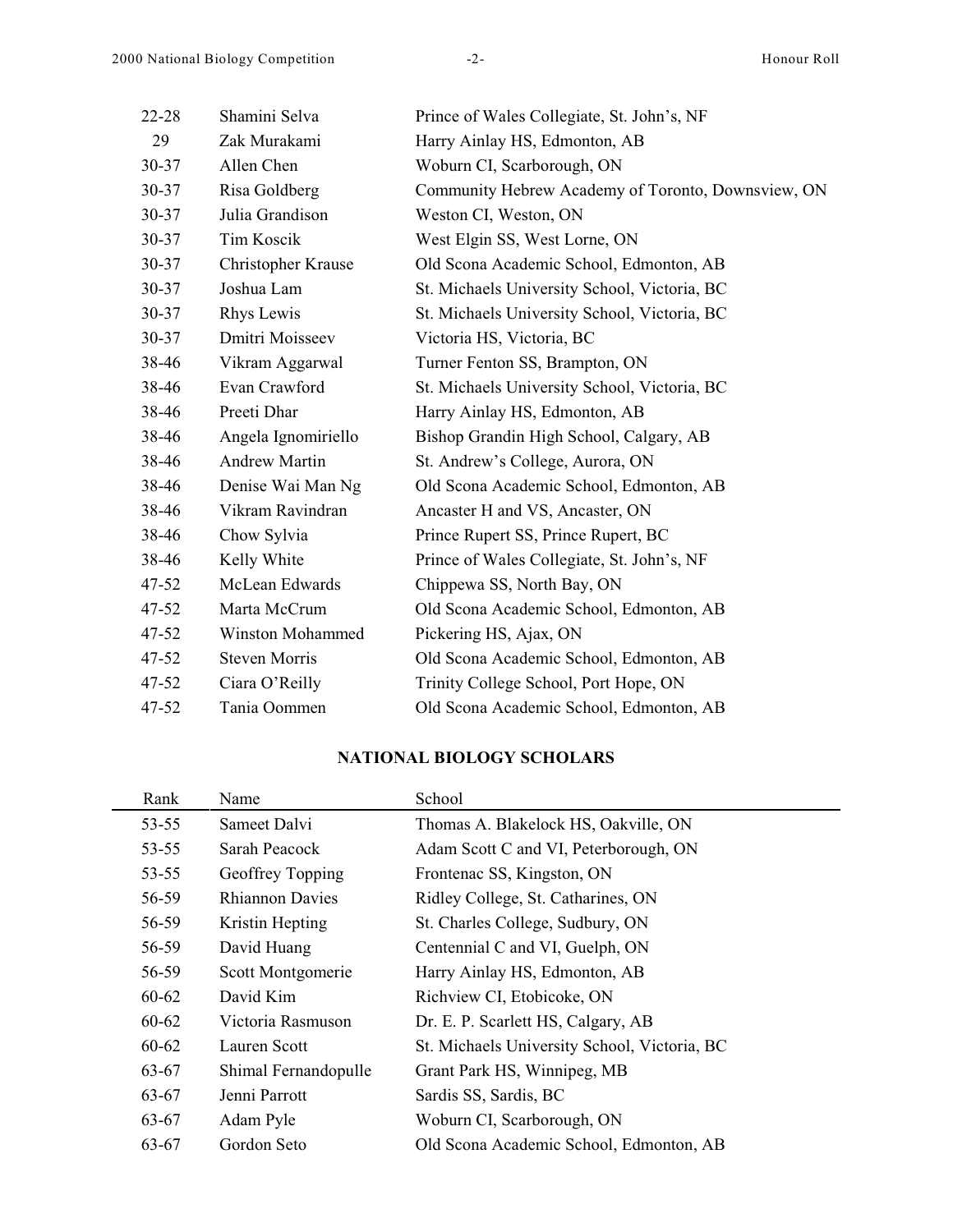| 63-67     | <b>Matthew Tomkins</b> | Turner Fenton SS, Brampton, ON                     |
|-----------|------------------------|----------------------------------------------------|
| 68-72     | Signy Chow             | Old Scona Academic School, Edmonton, AB            |
| 68-72     | Zuzanna Fabiszak       | Cawthra Park SS, Mississauga, ON                   |
| 68-72     | Sara Janes             | Chatham-Kent SS, Chatham, ON                       |
| 68-72     | Cindy Law              | Thornlea SS, Thornhill, ON                         |
| 68-72     | Emma Peacocke          | Elmwood School, Ottawa, ON                         |
| 73-81     | Tom Aylward-Nally      | Brentwood College School, Mill Bay, BC             |
| 73-81     | Robert Fieldhouse      | Centennial C and VI, Guelph, ON                    |
| $73 - 81$ | Katie Giles            | Orchard Park SS, Stoney Creek, ON                  |
| 73-81     | Jamie Purzner          | Trinity College School, Port Hope, ON              |
| 73-81     | Salima Remtulla        | York House School, Vancouver, BC                   |
| 73-81     | Selina Tang            | Sir Winston Churchill SS, Vancouver, BC            |
| 73-81     | Andrew Thomas          | Woburn CI, Scarborough, ON                         |
| 73-81     | Karen Yui-Chi Wei      | Old Scona Academic School, Edmonton, AB            |
| 73-81     | Nathan Wnuk            | John Peterson SS, Kamloops, BC                     |
| 82-86     | Craig Allen            | A. B. Lucas SS, London, ON                         |
| 82-86     | Tim Hain               | Brockville CI, Brockville, ON                      |
| 82-86     | Scott McCarten         | St. Michaels University School, Victoria, BC       |
| 82-86     | Jayson Veldhoen        | Dr. E. P. Scarlett HS, Calgary, AB                 |
| 82-86     | Stephen Wat            | Dr. E. P. Scarlett HS, Calgary, AB                 |
| 87-95     | Hilary Ahman           | Yale SS, Abbotsford, BC                            |
| 87-95     | David Baboneau         | Harry Ainlay HS, Edmonton, AB                      |
| 87-95     | Patrick Clancy         | Dr. John Hugh Gillis HS, Antigonish, NS            |
| 87-95     | Paul Conway            | Brentwood College School, Mill Bay, BC             |
| 87-95     | Claire Jones           | St. Michaels University School, Victoria, BC       |
| 87-95     | Elisabeth Künzle       | Harry Ainlay HS, Edmonton, AB                      |
| 87-95     | Mark Pahuta            | Richview CI, Etobicoke, ON                         |
| 87-95     | Cristian Rosu          | St. George's HS, Montreal, QC                      |
| 87-95     | Jeff Van Humbeck       | Bishop Grandin High School, Calgary, AB            |
| 96-101    | Jonathan Grover        | University of Toronto Schools, Toronto, ON         |
| 96-101    | Zachary Klinghoffer    | Community Hebrew Academy of Toronto, Downsview, ON |
| 96-101    | Sarah Lai              | Harry Ainlay HS, Edmonton, AB                      |
| 96-101    | Rowena Luk             | Old Scona Academic School, Edmonton, AB            |
| 96-101    | Sinziana Tugulea       | St. John's-Ravenscourt School, Winnipeg, MB        |
| 96-101    | Catherine Wassenaar    | St. Clements' School, Toronto, ON                  |
| 102-108   | Ali Hirji              | Harry Ainlay HS, Edmonton, AB                      |
| 102-108   | Heather Lee            | Georgetown DHS, Georgetown, ON                     |
| 102-108   | David Martin           | Western Canada HS, Calgary, AB                     |
| 102-108   | Elzbieta Milczarek     | Chippewa SS, North Bay, ON                         |
| 102-108   | Jennifer Moore         | Newmarket HS, Newmarket, ON                        |
| 102-108   | Benjamin Rompen        | Lakes DSS, Burns Lake, BC                          |
| 102-108   | Ming Yu                | Lisgar CI, Ottawa, ON                              |
| 109-117   | Ambrose Au Yeung       | John G. Diefenbaker HS, Calgary, AB                |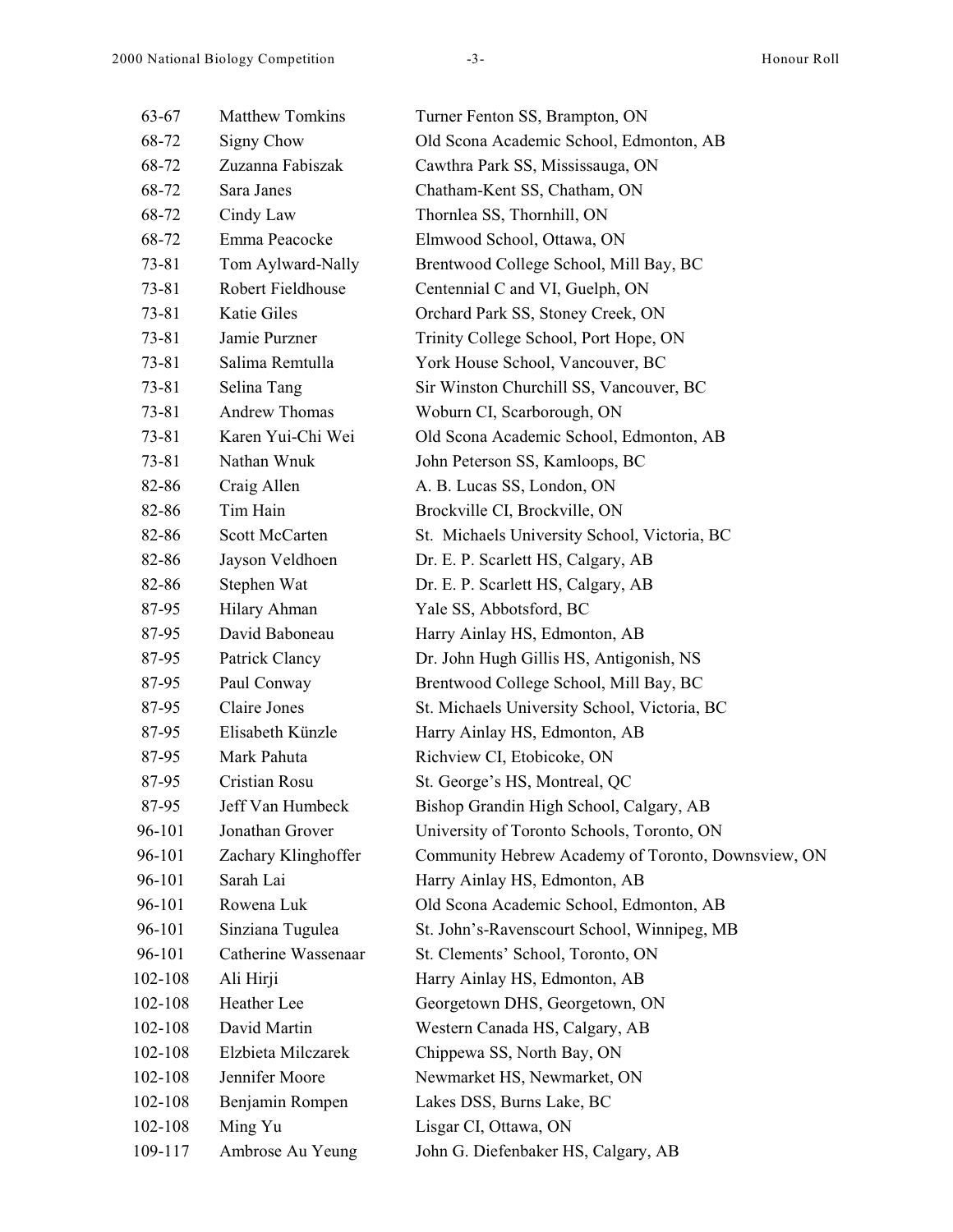| 109-117 | Simon Chow          | Vancouver Technical SS, Vancouver, BC        |
|---------|---------------------|----------------------------------------------|
| 109-117 | Caleb Chu           | A. Y. Jackson SS, North York, ON             |
| 109-117 | Kelly Farrah        | John McCrae SS, Nepean, ON                   |
| 109-117 | Eli Gibson          | St. Michaels University School, Victoria, BC |
| 109-117 | Meaghan Hancock     | Adam Scott C and VI, Peterborough, ON        |
| 109-117 | Nimet Maherali      | Dr. E. P. Scarlett HS, Calgary, AB           |
| 109-117 | Mina Radhakrishnan  | University of Toronto Schools, Toronto, ON   |
| 109-117 | Tanaya Shree        | Lisgar CI, Ottawa, ON                        |
| 118-128 | Luke Chao           | Westdale SS, Hamilton, ON                    |
| 118-128 | <b>Adam Chow</b>    | St. Michael's College School, Toronto, ON    |
| 118-128 | Benjamin Hui        | Old Scona Academic School, Edmonton, AB      |
| 118-128 | Jordan Hulecki      | Western Canada HS, Calgary, AB               |
| 118-128 | John Klymko         | Resurrection Catholic SS, Kitchener, ON      |
| 118-128 | Gloria Kwon         | Yale SS, Abbotsford, BC                      |
| 118-128 | Angela Laughton     | Bell HS, Nepean, ON                          |
| 118-128 | Karr-Hong Lee       | Harry Ainlay HS, Edmonton, AB                |
| 118-128 | Joseph Purcell      | Bishop Grandin High School, Calgary, AB      |
| 118-128 | Benjamin Whatley    | Peterborough C and VS, Peterborough, ON      |
| 118-128 | Denis Yuen          | Lorne Park SS, Mississauga, ON               |
| 129-138 | Echa Chang          | Milliken Mills HS, Unionville, ON            |
| 129-138 | Denis Forstbauer    | Sardis SS, Sardis, BC                        |
| 129-138 | Alborz Mahdavi      | Westmount CI, Vaughan, ON                    |
| 129-138 | Don McAuslan        | Centre Wellington DHS, Fergus, ON            |
| 129-138 | Nikhil Rajaram      | Unionville HS, Unionville, ON                |
| 129-138 | Jamil Sawani        | Old Scona Academic School, Edmonton, AB      |
| 129-138 | Brian Scarth        | Georgetown DHS, Georgetown, ON               |
| 129-138 | Meryl Sponder       | Colonel By Secondary School, Gloucester, ON  |
| 129-138 | <b>Terence Tang</b> | A. Y. Jackson SS, North York, ON             |
| 129-138 | Elizabeth Woodward  | St. Michaels University School, Victoria, BC |
| 139-157 | Evan Annett         | Merivale HS, Nepean, ON                      |
| 139-157 | David Bale          | Old Scona Academic School, Edmonton, AB      |
| 139-157 | Erin Becker         | River East Collegiate, Winnipeg, MB          |
| 139-157 | Leslie Chin         | St. Francis HS, Calgary, AB                  |
| 139-157 | Erica Emery         | Bishop James Mahoney HS, Saskatoon, SK       |
| 139-157 | Phil Evans          | St. Charles College, Sudbury, ON             |
| 139-157 | <b>Stephen Fung</b> | Turner Fenton SS, Brampton, ON               |
| 139-157 | Kenman Gan          | Harry Ainlay HS, Edmonton, AB                |
| 139-157 | Mike Hudson         | Lockerby Composite School, Sudbury, ON       |
| 139-157 | Jennifer Li         | St. Michaels University School, Victoria, BC |
| 139-157 | Ripudaman Minhas    | Turner Fenton SS, Brampton, ON               |
| 139-157 | Alexander Munz      | St. George's HS, Montreal, QC                |
| 139-157 | Mike Optis          | Georgian Bay SS, Meaford, ON                 |
| 139-157 | Paulina Poplawski   | Cardinal Leger SS, Brampton, ON              |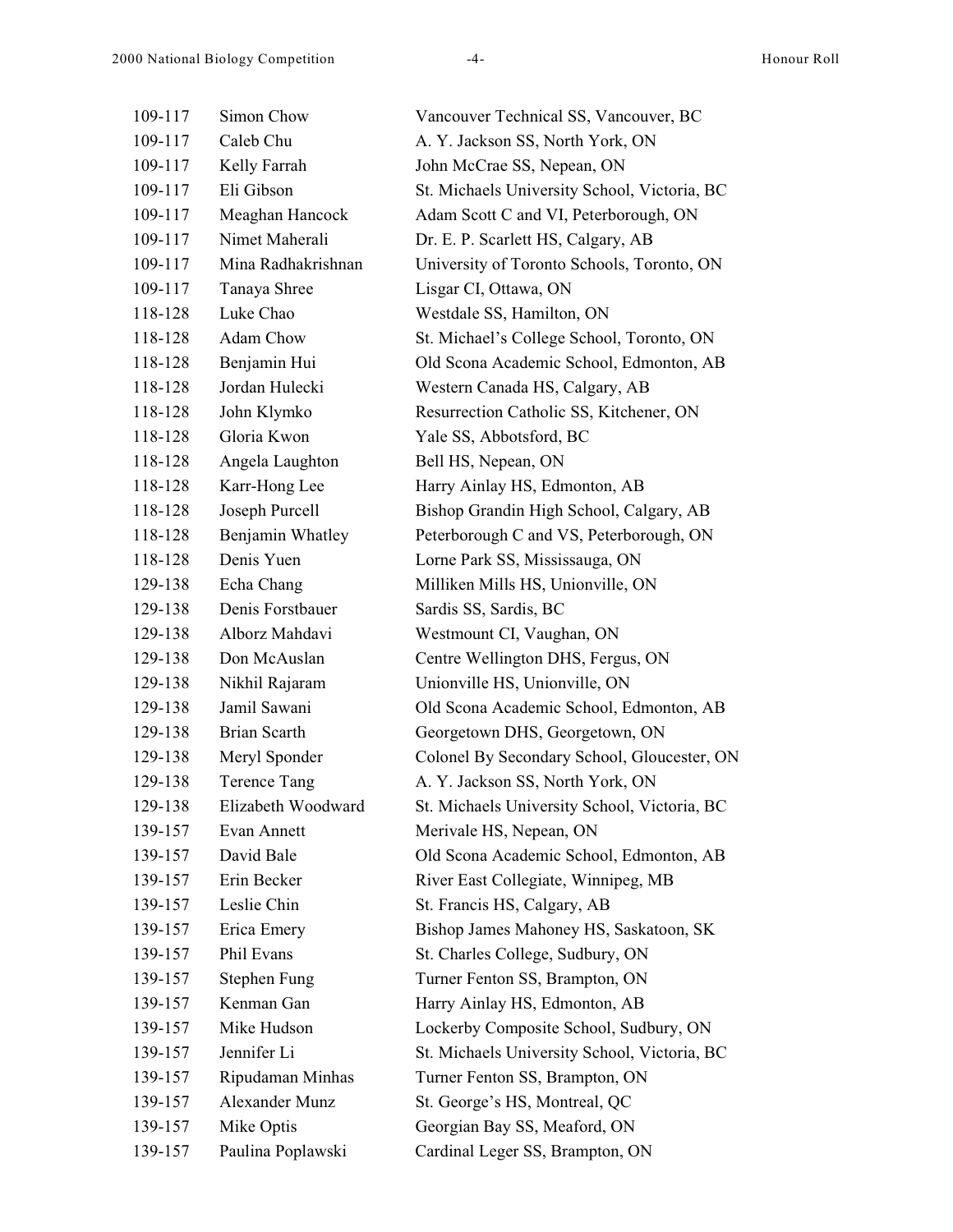| 139-157 | Anita Villani      | Father Bressani Catholic HS, Woodbridge, ON     |
|---------|--------------------|-------------------------------------------------|
| 139-157 | Daniel Wei         | Woburn CI, Scarborough, ON                      |
| 139-157 | Chris Wells        | Pickering HS, Ajax, ON                          |
| 139-157 | Eric Zhou          | Old Scona Academic School, Edmonton, AB         |
| 139-157 | Pascal Ziltener    | Sir Winston Churchill SS, Vancouver, BC         |
| 158-165 | Cristina Cinco     | Cardinal Newman HS, Scarborough, ON             |
| 158-165 | Tal Friedman       | Thornlea SS, Thornhill, ON                      |
| 158-165 | Biniam Kidane      | Bishop Allen Academy, Etobicoke, ON             |
| 158-165 | Susan Lee          | Lord Byng SS, Vancouver, BC                     |
| 158-165 | Marcus Ng          | Old Scona Academic School, Edmonton, AB         |
| 158-165 | Arielle Salama     | Prince of Wales Collegiate, St. John's, NF      |
| 158-165 | Jessica So         | Harry Ainlay HS, Edmonton, AB                   |
| 158-165 | Karim Versi        | Old Scona Academic School, Edmonton, AB         |
| 166-183 | Sara Bulow         | Lorne Park SS, Mississauga, ON                  |
| 166-183 | Ariel Burns        | Merivale HS, Nepean, ON                         |
| 166-183 | Mark Collinson     | Brentwood College School, Mill Bay, BC          |
| 166-183 | Rebecca DiGiovanni | St. Clements' School, Toronto, ON               |
| 166-183 | Chris Forstall     | Woburn CI, Scarborough, ON                      |
| 166-183 | Kostas Ioannou     | Agincourt CI, Toronto, ON                       |
| 166-183 | <b>Trevor Jang</b> | Old Scona Academic School, Edmonton, AB         |
| 166-183 | Senam Kumapley     | St. Paul Catholic HS, Nepean, ON                |
| 166-183 | Vincent Ling       | Woburn CI, Scarborough, ON                      |
| 166-183 | Amanda MacKinnon   | Yale SS, Abbotsford, BC                         |
| 166-183 | Erin Motz          | Dr. E. P. Scarlett HS, Calgary, AB              |
| 166-183 | Megan Powdrill     | Lakefield DSS, Lakefield, ON                    |
| 166-183 | Arjun Rash         | Dr. E. P. Scarlett HS, Calgary, AB              |
| 166-183 | Sally Simpson      | Vankleek Hill CI, Vankleek Hill, ON             |
| 166-183 | Alex Speers-Roesch | University of Toronto Schools, Toronto, ON      |
| 166-183 | Nathan Tedford     | Port Hope HS, Port Hope, ON                     |
| 166-183 | Terry Wuerz        | Grant Park HS, Winnipeg, MB                     |
| 166-183 | Roh-eul Yoo        | Yale SS, Abbotsford, BC                         |
| 184-188 | Sarah Austin       | Brentwood College School, Mill Bay, BC          |
| 184-188 | Agata Biazik       | Holy Name of Mary Catholic HS, Mississauga, ON  |
| 184-188 | Alexander Kim      | Trinity College School, Port Hope, ON           |
| 184-188 | Clare Reade        | J. S. Woodsworth SS, Nepean, ON                 |
| 184-188 | Brian Vartian      | Brebeuf HS, North York, ON                      |
| 189-202 | Olga Antoniouk     | St. Benedict Catholic SS, Sudbury, ON           |
| 189-202 | Adam Collier       | Kelowna SS, Kelowna, BC                         |
| 189-202 | Ian Curtis         | St. Mary Catholic SS, Pickering, ON             |
| 189-202 | Andrew Ha          | St. Charles College, Sudbury, ON                |
| 189-202 | Basia Halliop      | Regiopolis-Notre Dame Catholic HS, Kingston, ON |
| 189-202 | Kurt Illerbrun     | Brentwood College School, Mill Bay, BC          |
| 189-202 | Jennifer Lam       | Old Scona Academic School, Edmonton, AB         |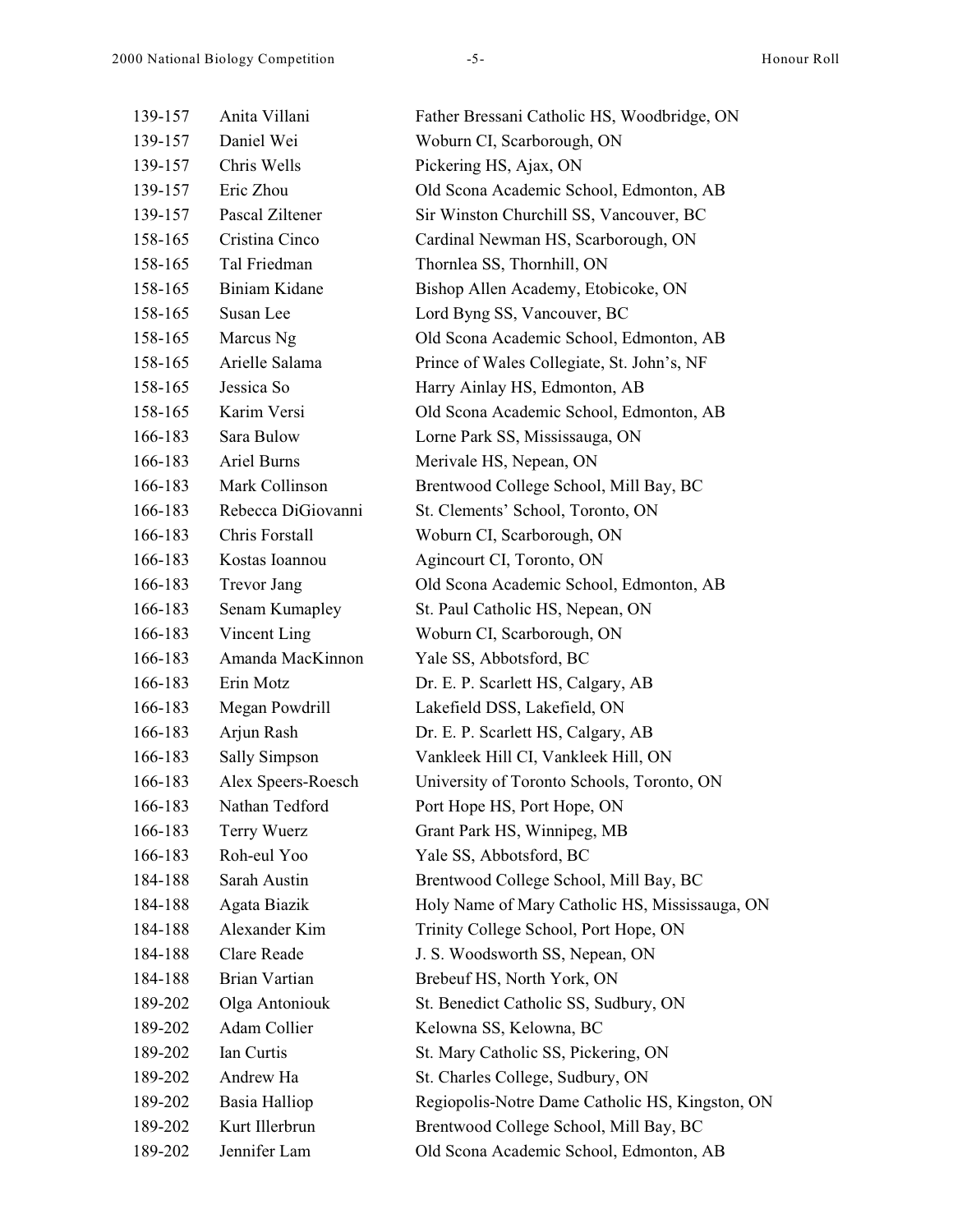| 189-202 | Ian Mackenzie        | Woburn CI, Scarborough, ON                             |
|---------|----------------------|--------------------------------------------------------|
| 189-202 | Kate Mossman         | Fort Richmond Collegiate, Winnipeg, MB                 |
| 189-202 | Robert Nguyen        | Jarvis CI, Toronto, ON                                 |
| 189-202 | Neil Pandya          | Salisbury Composite HS, Sherwood Park, AB              |
| 189-202 | Leo Sin              | Thornlea SS, Thornhill, ON                             |
| 189-202 | Ami Tsuchida         | Ridley College, St. Catharines, ON                     |
| 189-202 | Cathy Wong           | Turner Fenton SS, Brampton, ON                         |
| 203-214 | Daniel Audy          | Salisbury Composite HS, Sherwood Park, AB              |
| 203-214 | Rachel Chang         | Woburn CI, Scarborough, ON                             |
| 203-214 | <b>Taryn Forster</b> | Dr. E. P. Scarlett HS, Calgary, AB                     |
| 203-214 | Andrew Gallagher     | Richview CI, Etobicoke, ON                             |
| 203-214 | Conrad Griffel       | Brentwood College School, Mill Bay, BC                 |
| 203-214 | <b>Dustin Loomes</b> | Dr. E. P. Scarlett HS, Calgary, AB                     |
| 203-214 | Megan MacDonald      | Old Scona Academic School, Edmonton, AB                |
| 203-214 | Lindsay McCaffrey    | York House School, Vancouver, BC                       |
| 203-214 | Simon Oczkowski      | Westdale SS, Hamilton, ON                              |
| 203-214 | Melanie Stern        | Nelson HS, Burlington, ON                              |
| 203-214 | Nichole Sturwold     | Yale SS, Abbotsford, BC                                |
| 203-214 | Benny Wu             | David Thompson SS, Vancouver, BC                       |
| 215-232 | Dayna Bell           | Old Scona Academic School, Edmonton, AB                |
| 215-232 | Kattia Carrasquilla  | King George SS, Vancouver, BC                          |
| 215-232 | Peter Chan           | University of Toronto Schools, Toronto, ON             |
| 215-232 | Matthew Comin        | Old Scona Academic School, Edmonton, AB                |
| 215-232 | Marie Davey          | Bonnyville Centralized HS, Bonnyville, AB              |
| 215-232 | Nathan Eng           | Silverthorn CI, Etobicoke, ON                          |
| 215-232 | Raymond Francis      | St. Benedict Catholic SS, Sudbury, ON                  |
| 215-232 | Michael Hain         | Brockville CI, Brockville, ON                          |
| 215-232 | Kristopher Kowal     | Archbishop O'Leary HS, Edmonton, AB                    |
| 215-232 | <b>Taylor Levy</b>   | St. George's HS, Montreal, QC                          |
| 215-232 | Krista Michol        | Colonel By Secondary School, Gloucester, ON            |
| 215-232 | Gevork Mnatzakanian  | Senator O'Connor College School, Don Mills, ON         |
| 215-232 | Pamela Ongpin        | St. Francis HS, Calgary, AB                            |
| 215-232 | Nip Patricia         | St. Mary's Catholic SS, Hamilton, ON                   |
| 215-232 | Kate Pengelly        | Cawthra Park SS, Mississauga, ON                       |
| 215-232 | <b>Emily Procter</b> | Brentwood College School, Mill Bay, BC                 |
| 215-232 | Adam Scott           | Nelson HS, Burlington, ON                              |
| 215-232 | Sam Yee              | University of Toronto Schools, Toronto, ON             |
| 233-257 | Robert Anderson      | Thomas A. Blakelock HS, Oakville, ON                   |
| 233-257 | James Back           | Centennial C and VI, Guelph, ON                        |
| 233-257 | Barbara Bleho        | St. Ignatius of Loyola Roman Catholic SS, Oakville, ON |
| 233-257 | Michelle Chan        | Turner Fenton SS, Brampton, ON                         |
| 233-257 | Jeffson Chung        | University of Toronto Schools, Toronto, ON             |
| 233-257 | James Dobson         | Thornlea SS, Thornhill, ON                             |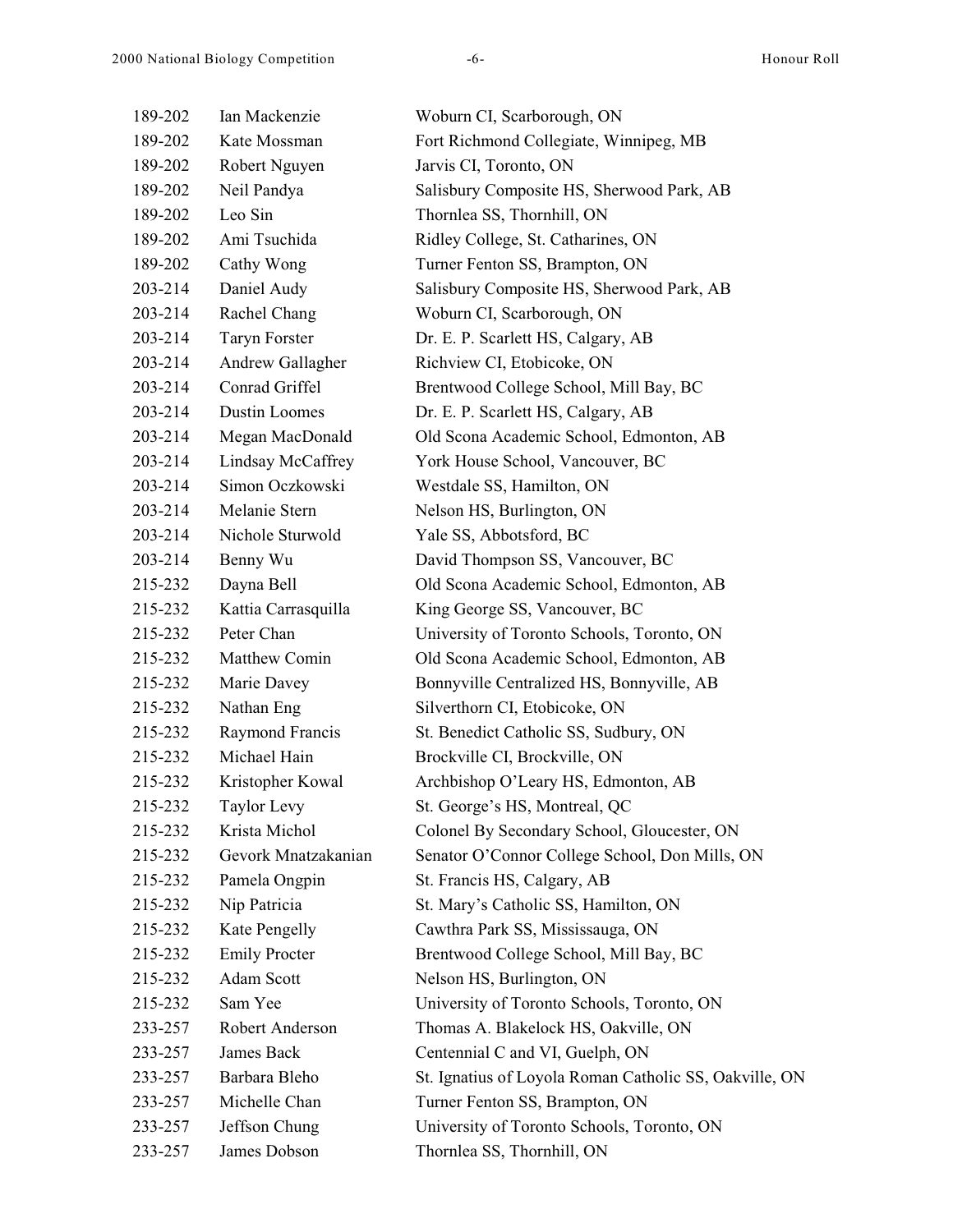| 233-257 | <b>Teegan Docherty</b> | Georgian Bay SS, Meaford, ON                 |
|---------|------------------------|----------------------------------------------|
| 233-257 | <b>Ramsey Ezzat</b>    | Brentwood College School, Mill Bay, BC       |
| 233-257 | James Faris            | Brentwood College School, Mill Bay, BC       |
| 233-257 | Reet Gill              | St. Michaels University School, Victoria, BC |
| 233-257 | Owen Hickey            | Glebe CI, Ottawa, ON                         |
| 233-257 | Katie Houston          | Lisgar CI, Ottawa, ON                        |
| 233-257 | <b>Blair Hunter</b>    | Chippewa SS, North Bay, ON                   |
| 233-257 | Lukas Kus              | St. Michael's College School, Toronto, ON    |
| 233-257 | <b>Yvonne Leong</b>    | Woburn CI, Scarborough, ON                   |
| 233-257 | Conrad Maciejewski     | Old Scona Academic School, Edmonton, AB      |
| 233-257 | Melissa Meachem        | Spruce Grove Composite HS, Spruce Grove, AB  |
| 233-257 | Cameron Mitchell       | Richmond Hill HS, Richmond Hill, ON          |
| 233-257 | Katelyn Moroney        | Bishop Grandin High School, Calgary, AB      |
| 233-257 | Zeshan Shaikh          | Heart Lake SS, Brampton, ON                  |
| 233-257 | Elizabeth Shih         | Old Scona Academic School, Edmonton, AB      |
| 233-257 | Gary Simmons           | Richmond Hill HS, Richmond Hill, ON          |
| 233-257 | Alexis Taylor          | Hon. W. C. Kennedy CI, Windsor, ON           |
| 233-257 | Robert Toews           | Brentwood College School, Mill Bay, BC       |
| 233-257 | Cora Young             | Etobicoke CI, Etobicoke, ON                  |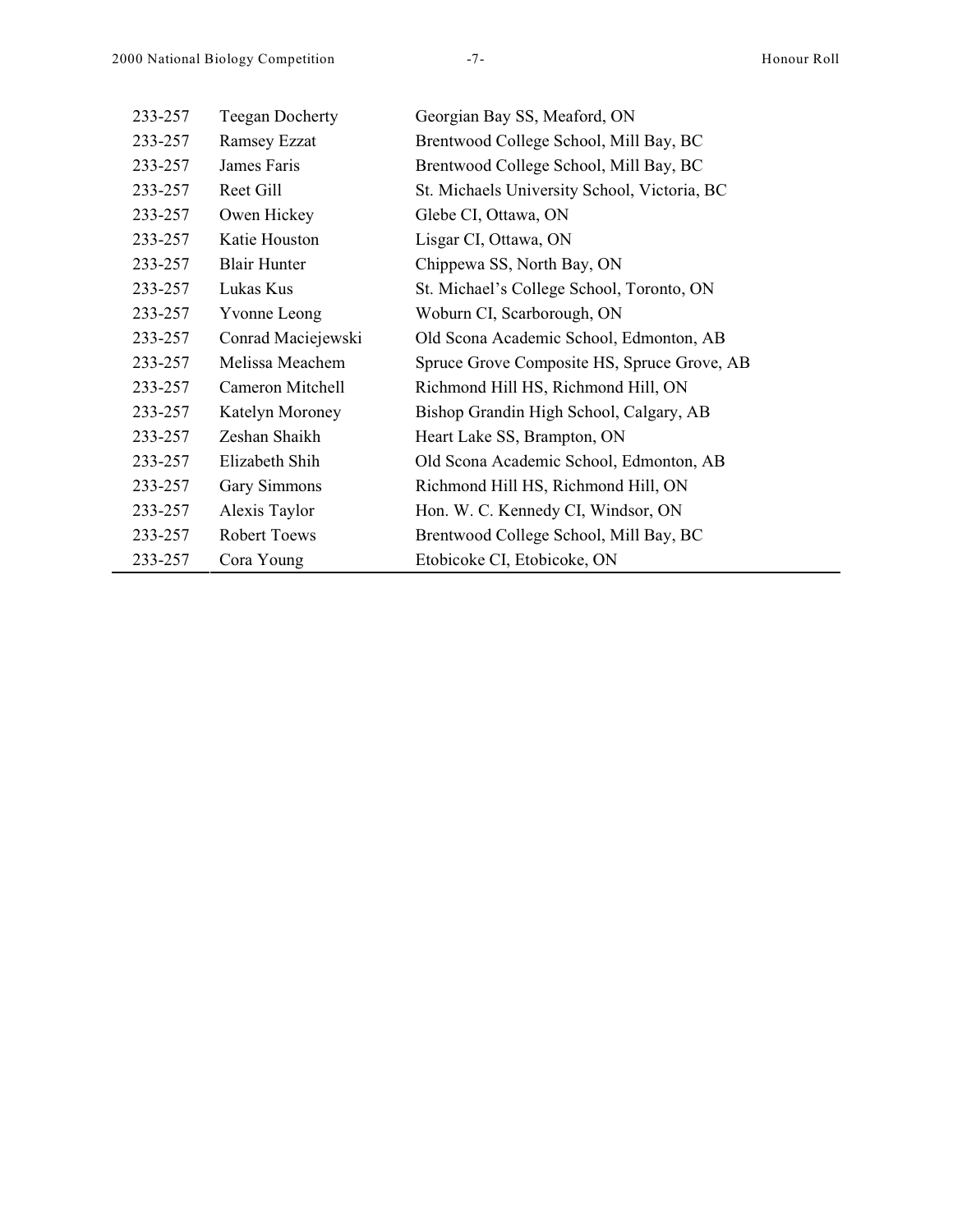# The University of Toronto 2000 National Biology Competition

## TOP 75 SCHOOLS

A team score is calculated as the sum of the scores of the top five eligible contestants in a school. There were 349 teams in all. Team scores are given for the top 10 teams only. Tied teams are listed in alphabetical order.

| Rank           | School                                         | Location          | Team Score |
|----------------|------------------------------------------------|-------------------|------------|
| $\mathbf{1}$   | St Michaels University School                  | Victoria, BC      | 178.7      |
| $\overline{c}$ | Old Scona Academic School                      | Edmonton, AB      | 176.3      |
| 3              | Trinity College School                         | Port Hope, ON     | 169.7      |
| 4              | Harry Ainlay High School                       | Edmonton, AB      | 168.7      |
| 5              | St Charles College                             | Sudbury, ON       | 167.3      |
| 6              | Brentwood College School                       | Mill Bay, BC      | 166.0      |
| 7              | Woburn Collegiate Institute                    | Scarborough, ON   | 160.7      |
| 8              | Dr E P Scarlett High School                    | Calgary, AB       | 158.7      |
| 9              | Sir Winston Churchill Secondary School         | Vancouver, BC     | 157.3      |
| 10             | Turner Fenton Secondary School                 | Brampton, ON      | 157.0      |
| 11             | University of Toronto Schools                  | Toronto, ON       |            |
| 12             | Bishop Grandin High School                     | Calgary, AB       |            |
| 13             | A Y Jackson Secondary School                   | North York, ON    |            |
| 14             | Yale Secondary School                          | Abbotsford, BC    |            |
| 15             | Centennial Collegiate and Vocational Institute | Guelph, ON        |            |
| 16             | Georgian Bay Secondary School                  | Meaford, ON       |            |
| 17             | Jarvis Collegiate Institute                    | Toronto, ON       |            |
| 18             | Thornlea Secondary School                      | Thornhill, ON     |            |
| 19-20          | Prince Rupert Secondary School                 | Prince Rupert, BC |            |
| 19-20          | Prince of Wales Collegiate                     | St John's, NF     |            |
| $21 - 22$      | Lisgar Collegiate Institute                    | Ottawa, ON        |            |
| $21 - 22$      | Richview Collegiate Institute                  | Etobicoke, ON     |            |
| 23             | David Thompson Secondary School                | Vancouver, BC     |            |
| 24             | John G Diefenbaker High School                 | Calgary, AB       |            |
| 25             | St George's High School                        | Montreal, QC      |            |
| 26             | <b>Ridley College</b>                          | St Catharines, ON |            |
| 27             | York House School                              | Vancouver, BC     |            |
| 28             | Westmount Collegiate Institute                 | Vaughan, ON       |            |
| 29             | Adam Scott Collegiate and Vocational Institute | Peterborough, ON  |            |
| 30             | Lorne Park Secondary School                    | Mississauga, ON   |            |
| 31             | Western Canada High School                     | Calgary, AB       |            |
| 32-33          | Georgetown District High School                | Georgetown, ON    |            |
| 32-33          | St Michael's College School                    | Toronto, ON       |            |
| 34             | Thomas A Blakelock High School                 | Oakville, ON      |            |
| 35             | Vaughan Road Academy                           | Toronto, ON       |            |
| 36             | Salisbury Composite High School                | Sherwood Park, AB |            |

 $\,1\,$ 

Thu May 18 13:46:06 EDT 2000

 $\overline{\phantom{a}}$